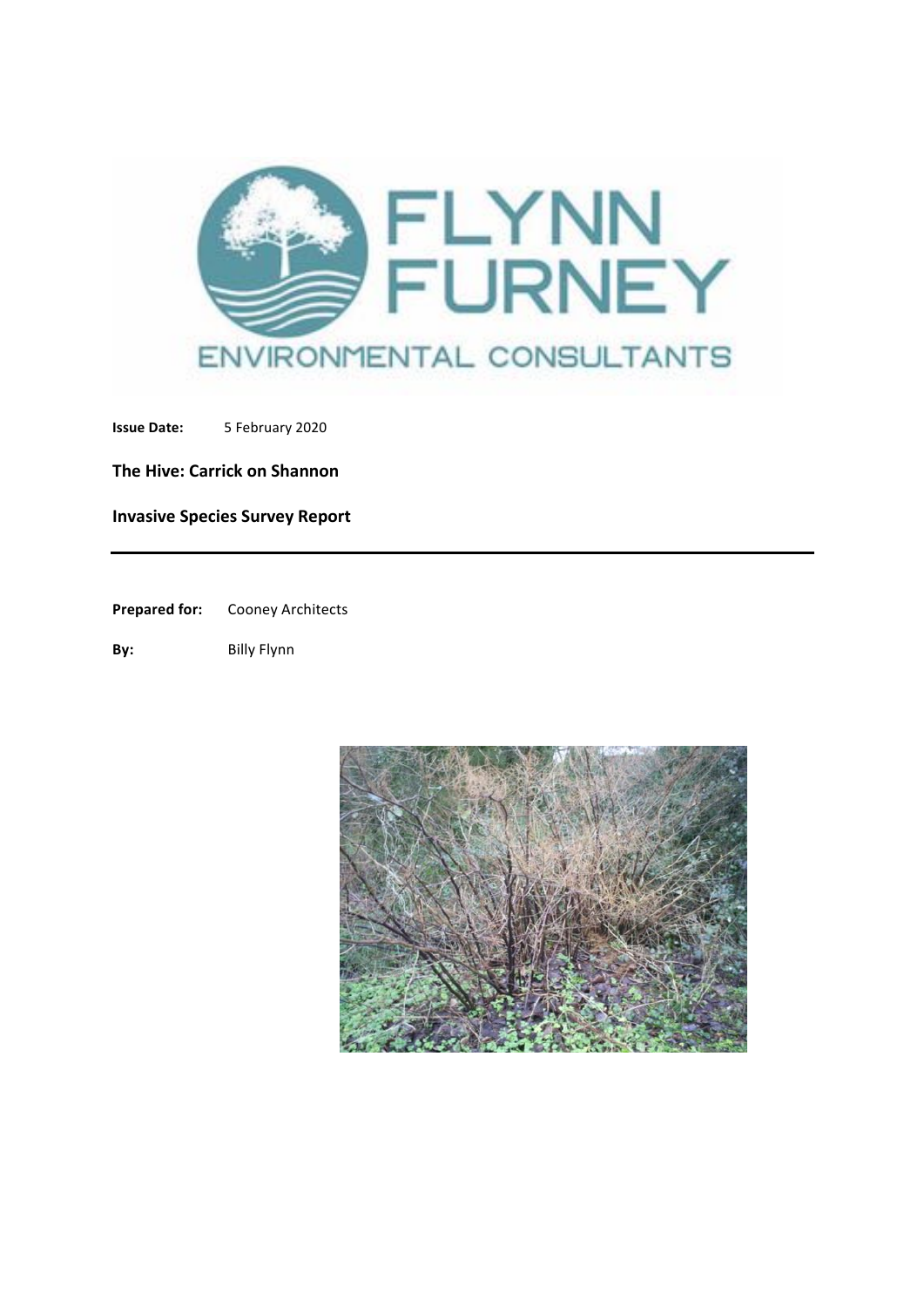# Table of Contents

## **1. INTRODUCTION**

1.1 About this Report

1.2 Site under Study

# **2. METHODOLOGY**

## **3. FINDINGS**

3.1 Japanese Knotweed 

- 3.2 Winter Heliotrope
- 3.3 Pheasant Berry

## **4. DISCUSSION**

4.1 Japanese Knotweed 

- 4.2 Winter Heliotrope
- 4.3 Pheasant Berry

# **5. RECOMMENDATIONS**

5.1 Japanese Knotweed 

5.2 Winter Heliotrope 

5.3 Pheasant Berry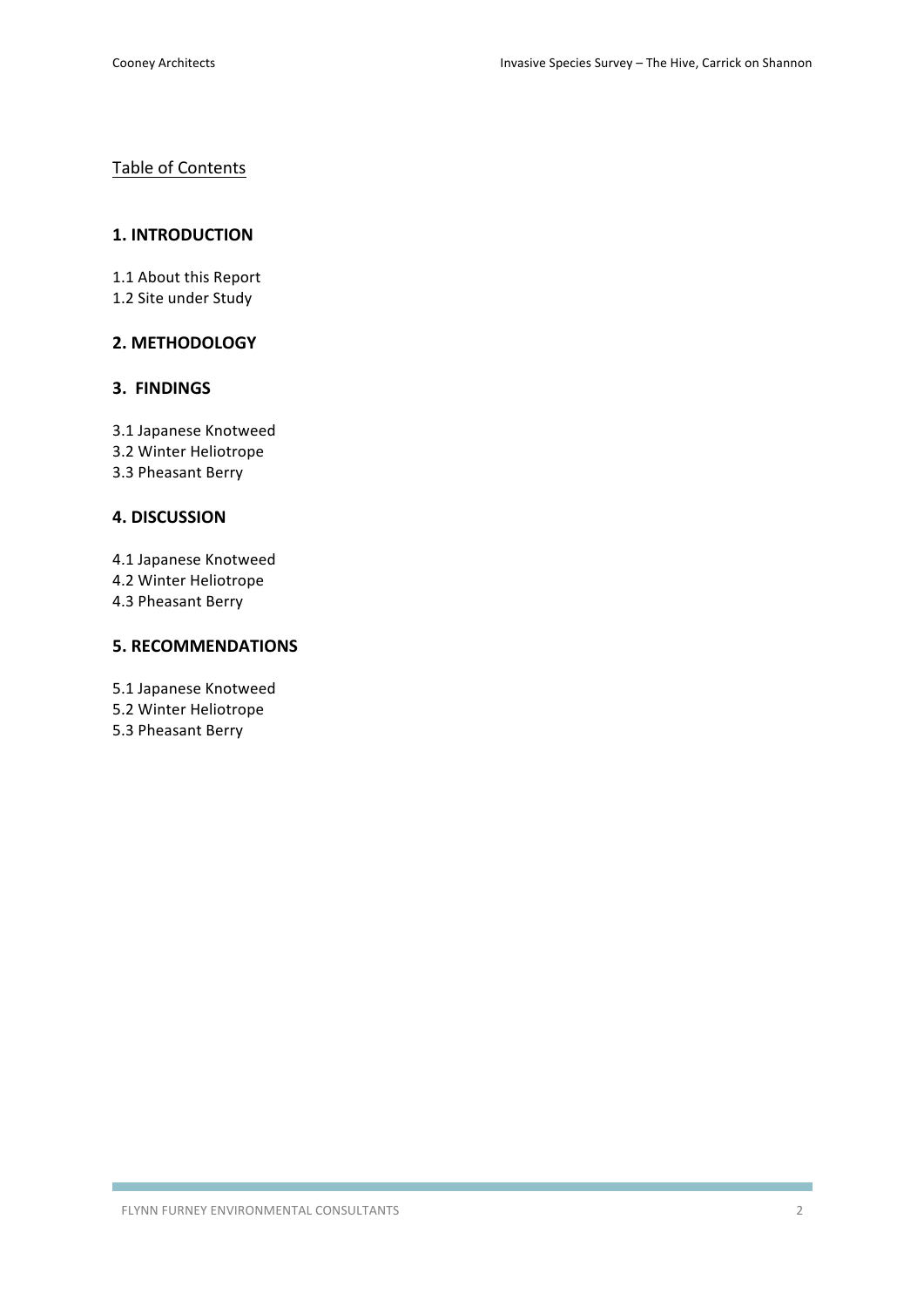## **1. INTRODUCTION**

### 1.1 About this Report

This report details the findings of an invasive species survey carried out at the site of the The Hive, a business technology centre adjacent the N4 to the east of Carrick on Shannon. This report is to inform Cooney Architects (the client), on options for the proposed expansion of car parking space at this facility.

### **1.2 Site under Study**

The site under study is a portion of the grounds of *The Hive*. These include car parking area, adjacent landscaped area, waste ground adjacent this, boundary vegetation (treelines, hedgerows) and adjacent lands. The area surveyed is shown in the aerial photograph below.



Fig. 1. Area under survey. Surveyed area shown inside the red lines.

## **2. METHODOLOGY**

The methodology for the survey was a direct search of the site under study by an ecologist. This was carried out on Friday  $31<sup>st</sup>$  January 2019. It should be noted that winter is sub-optimal for botanical survey, including for invasive plant species. However, it had been made clear to the author that Japanese Knotweed had been located within the grounds here.

Any invasive species located was hand-marked onto an aerial photograph. The nature and growth pattern of each was noted. The above-ground extent of the plants was also noted, along with notes on soil types, likely spread patterns and any evidence of previous control.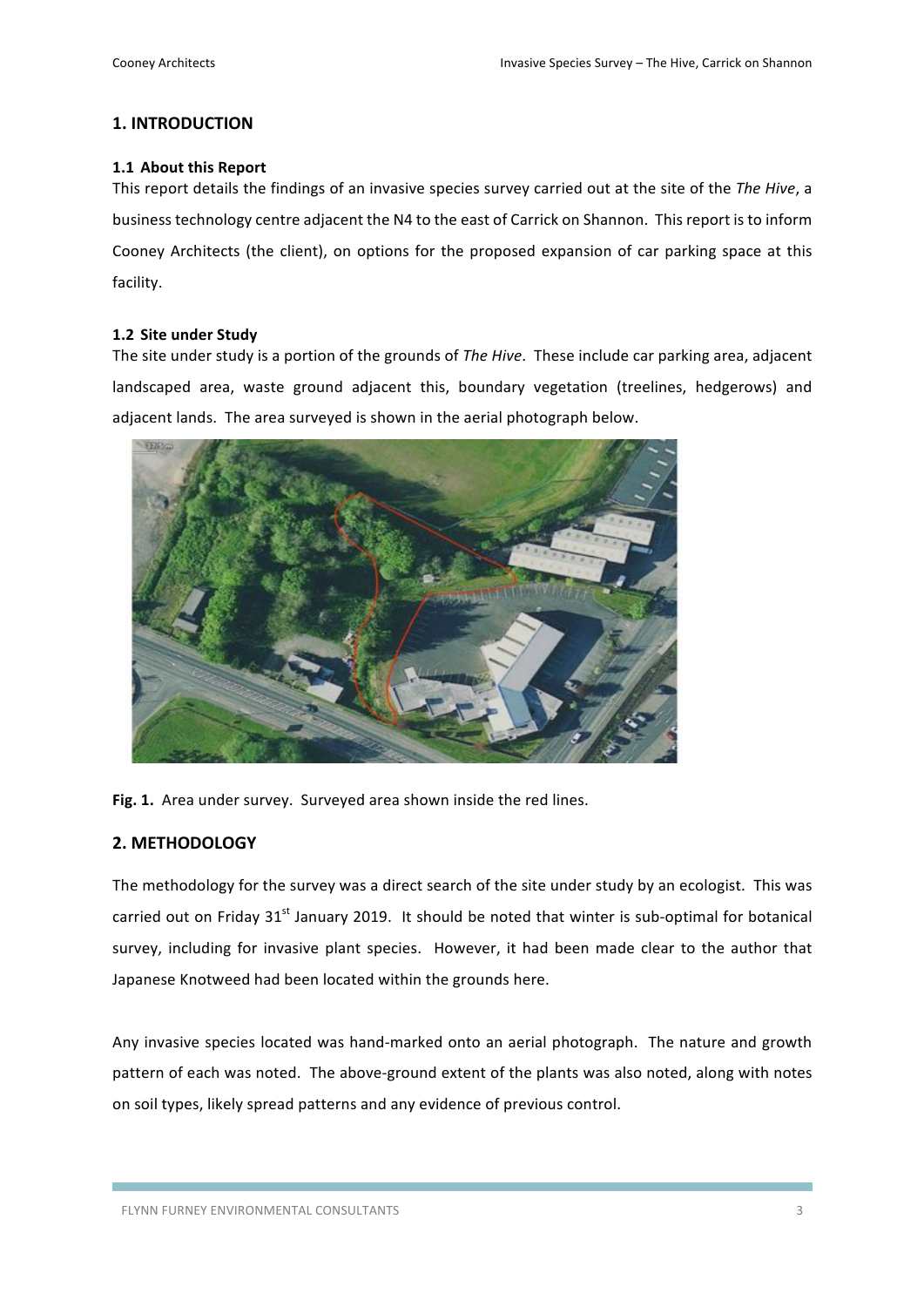### **3. FINDINGS**

Three invasive plant species were found during survey. These were: Japanese Knotweed (*Fallopia japonica*), Winter Heliotrope (*Petasites fragrans*) and Pheasant Berry (Leycesteria formosa also known as Himalayan Nutmeg and several other names). Japanese Knotweed was found to grow in 4 discrete locations within the site. Winter Heliotrope has a more scattered distribution but this is confined to only one portion of the site. Pheasant Berry only occurs once, in a non-native hedgerow where it was likely planted. Only one of the species - Japanese Knotweed is an invasive alien plants species listed on the Third Schedule of the European Communities (Birds and Natural Habitats) Regulations 2011 (SI 477)

#### **3.1 Japanese Knotweed**

This invasive plant species is found along the banks of the small wet ditch that occurs within the site. It appears to have spread when these banks were being reformed or shaped. Along the eastern bank of the stream, the knotweed extends northward for a length of c. 9m. There is also a mature stand on this bank, around 7m to the north of this. On the western side of the ditch, knotweed extends for a similar length under the mature treeline here and up to and around the corner of the ditch with an adjacent property boundary. Finally, there is a mature stand of Japanese knotweed c. 2m to the west of the LPG fuel tanks toward the northern boundary of the site. Again, this is located on the bank of the wet ditch here.





Above photographs show Japanese Knotweed on corner of wet ditch and beside LPG tanks.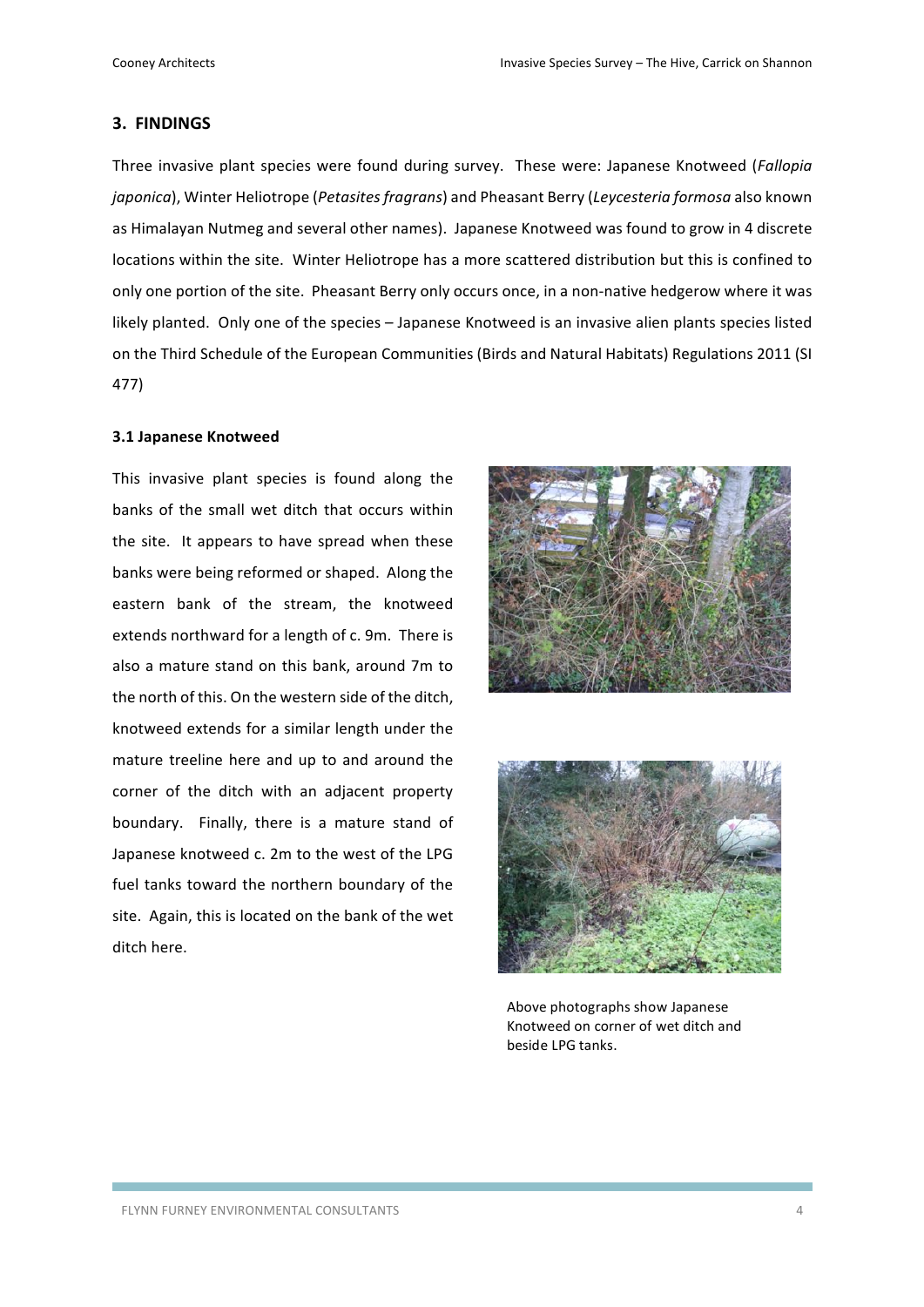### **3.2 Winter Heliotrope**

This invasive plant species is found over a scattered area to the south of the existing car park. It occurs on both sides of the wet ditch but is mostly concentrated on the eastern side of the ditch where there was previously cleared ground. It does not appear to occur elsewhere

#### **3.3 Pheasant Berry**

A single plant of this invasive species was found in the Beech hedging that borders the car park. It is likely that this was planted here. A fragment of a plant of the same species was found beside the northernmost stand of Japanese knotweed (JK4) but there was no evidence of this plant having spread to any other location.



Winter Heliotrope close to facility car park



Single plant of *Leycesteria Formosa* in Beech hedgerow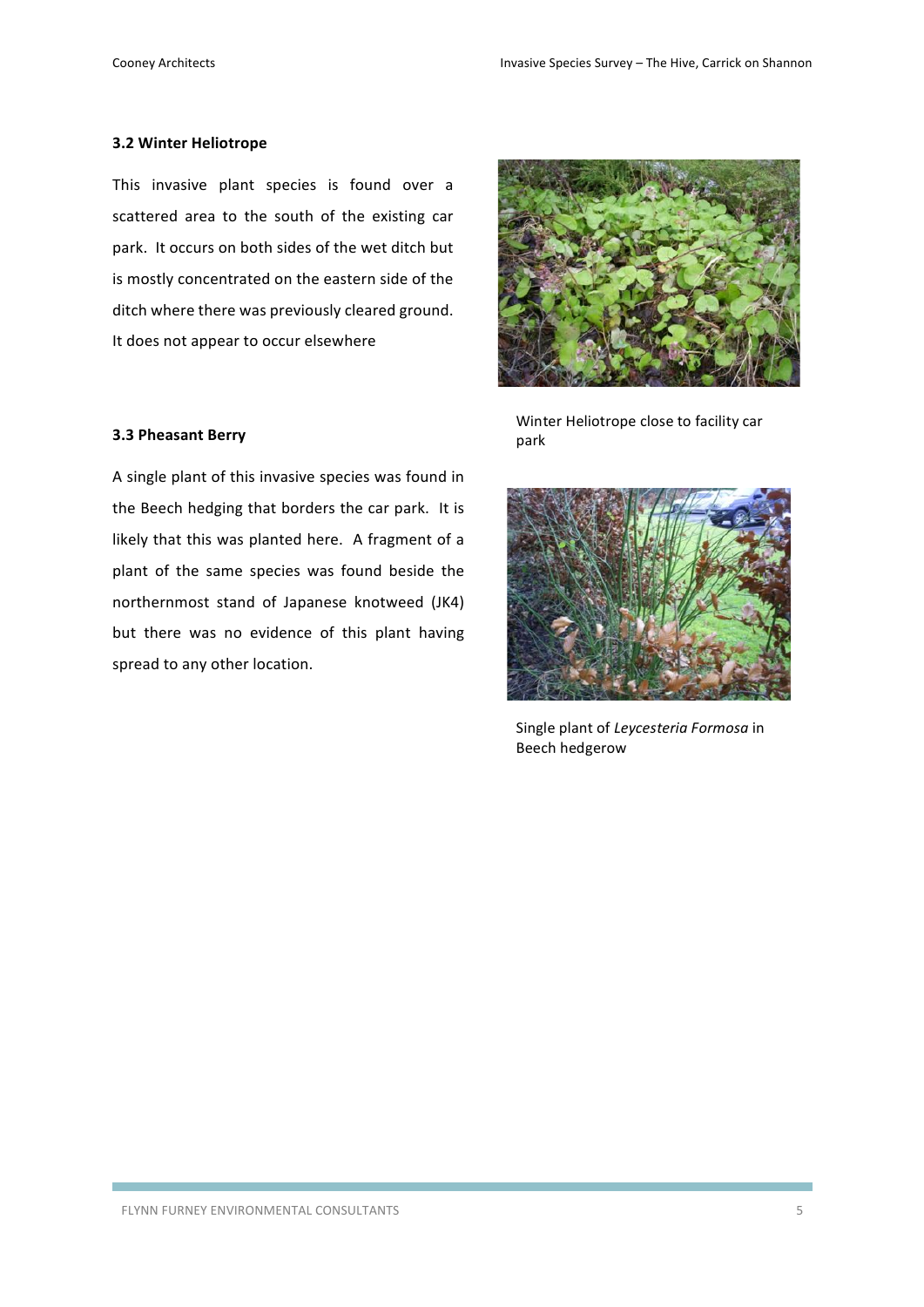### **4. DISCUSSION**

### **4.1 Japanese Knotweed**

Japanese Knotweed appears to have been on this site for several years. The stands here are mature and there is evidence that this plant has spread within the site. However, to date the spread has been along the banks of the wet ditch within the site and it has not yet spread outside the site or onto paved surfaces. 

Ireland is a signatory of a number of international treaties and conventions, including the **Convention on Biological Diversity.** Such treaties and conventions require the Irish Government to address issues of invasive alien species. This has been implemented through national legislation via the Wildlife Acts **1976 and 2000** (as amended) and further regulated through the European Communities (Birds and Natural Habitats) Regulations 2011 (SI 477).

Articles 49 and 50 of these latter regulations set out the legal implications associated with alien invasive species and Schedule 3 (See Appendix 4) of the regulations lists non-native species subject to the restrictions of Articles 49 and 50. Under Article 49 and 50 of these Regulations it is an offence to plant, disperse, allow dispersal or cause the spread of invasive species.

It is important to note that if an invasive species listed on the third schedule of the Regulations has been positively identified on a works site, it is not an option to do nothing i.e. action of some form must be taken to address the invasive species in order to comply with environmental legislation (the European Communities (Birds and Natural Habitats) Regulations 2011; SI 477). Japanese knotweed is the only such listed species found on the site. Therefore, action will be required for the management of this species.

### **4.2 Winter Heliotrope**

This plant spreads by the growth of its roots and it becomes problematic when dominates areas with native species being pushed out. Though it does provide a source of winter feeding for bees, its value is outweighed by its invasive qualities. It is extremely persistent, being able to regenerate from small parts of the roots. Continued digging of it will, however, eventually exhaust the plant. At *The Hive* it has spread over and area of bare ground and unmanaged grass. It is not listed on the third schedule of the above regulations. It is not believed to be within an area proposed for works.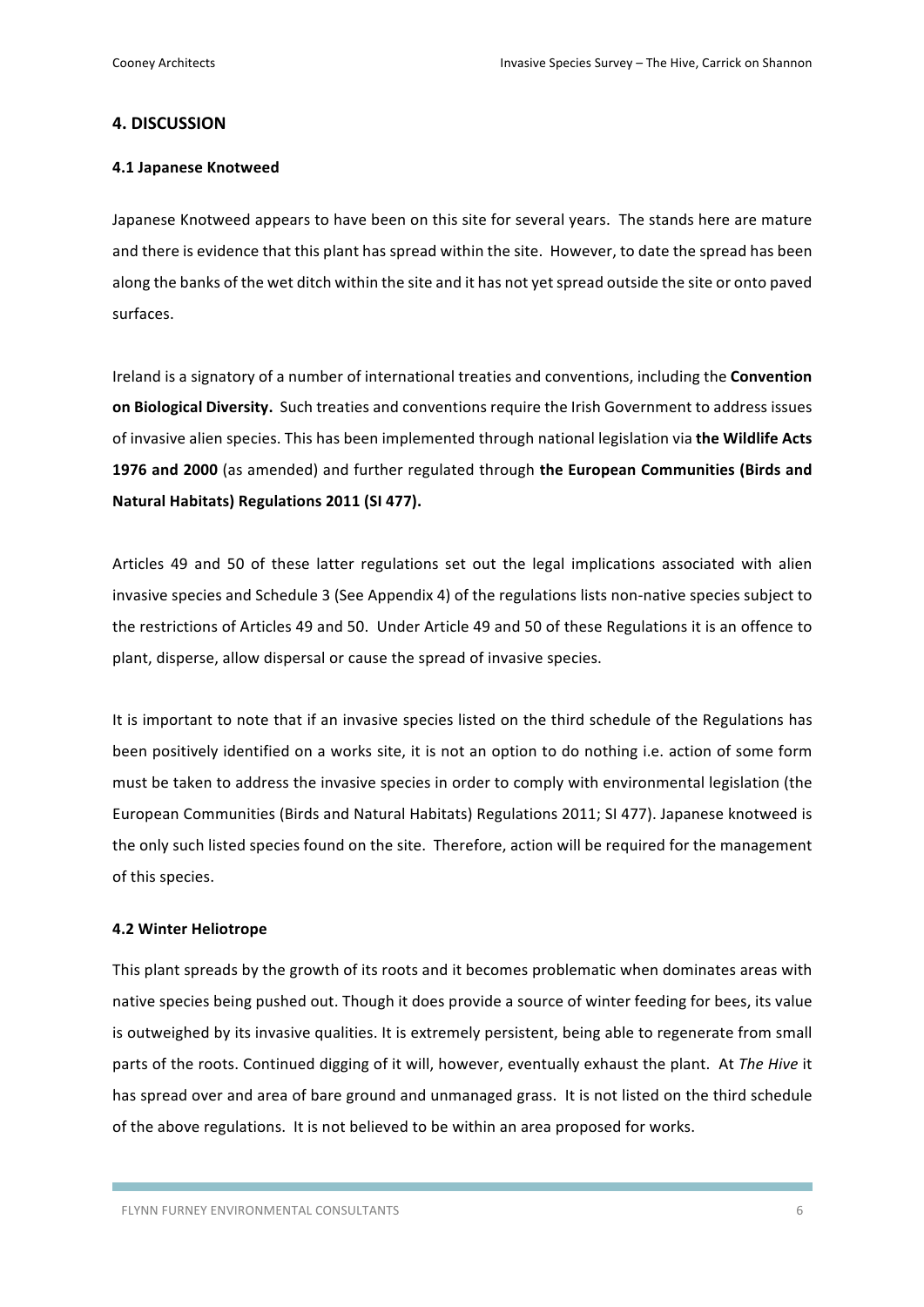### **4.3 Pheasant Berry**

This plant can form dense monospecific stands and out-compete native plants in areas such as woodlands. Only a single plant of it occurs here, it is believed. It is not listed on the third schedule of the above regulations.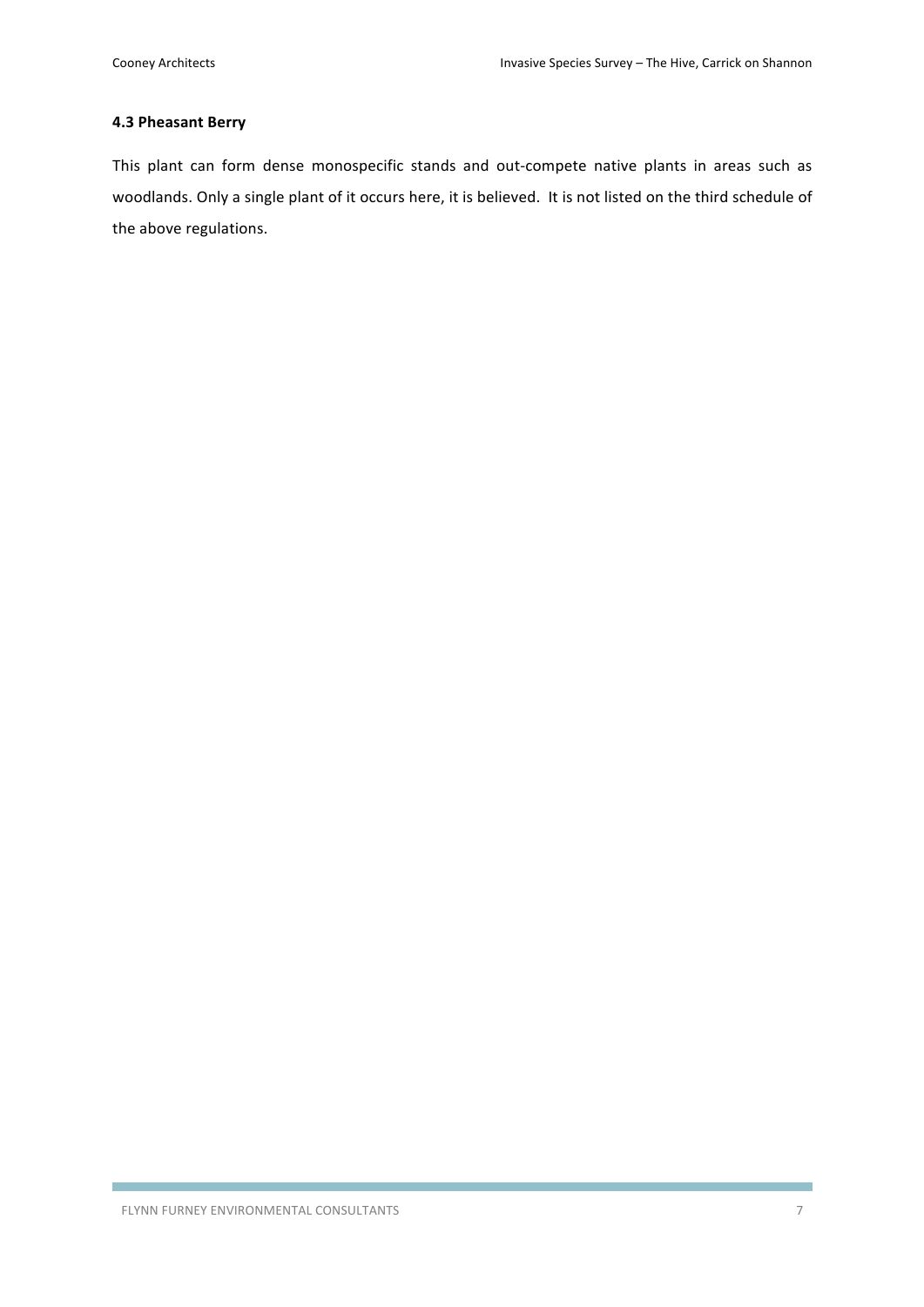## **5. RECOMMENDATIONS**

### 5.1 Japanese Knotweed

No development should be allowed within the area affected by this plant. Japanese Knotweed has the potential to have roots and rhizomes (underground stems) that extend up to 7m from the visible over-ground stems. Therefore, a provisional 'buffer-zone' of this distance must be maintained in which no development should occur until the plant is removed, treated or the area otherwise made safe for works. However, it is unlikely that the affected area extend this far. Growth appears confined to banks of the wet ditch and it is considered unlikely that any underground growth extends to existing hard landscaped areas.

Ideally, the plant should remain *in situ* and not be removed from the site. Removing the plant from the site requires a licence from the National Parks and Wildlife Service and would be very costly. It is recommended that if at all possible, the plant remains within the site and is chemically treated (with a herbicide) over a number of years. In order to achieve this, any developments must take place outside the affected areas. If any development within the affected areas must take place, it is recommended that any spoil or excavated materials are kept within the site if at all possible.

It is recommended in the short-term that a further site visit is held with both ecologist and architect present, in order to determine which parts of the site might remain undisturbed and where any direct action is absolutely required. A management plan for this species should then be drawn up.

### 5.2 Winter Heliotrope

It is not believed that any development is intended within the areas affected by this species. However, if any areas where this plant occurs are to be affected, measures must be taken to retain materials on site and avoid any spread of same. Machinery or plant used in this area should be cleaned *in situ* before being moved elsewhere. Again, a site visit to determine the proposed works area should be undertaken before finalising a management plan here.

### 5.3 Pheasant Berry

This single plant may readily be treated by cutting and the application of a small amount of suitable herbicide.